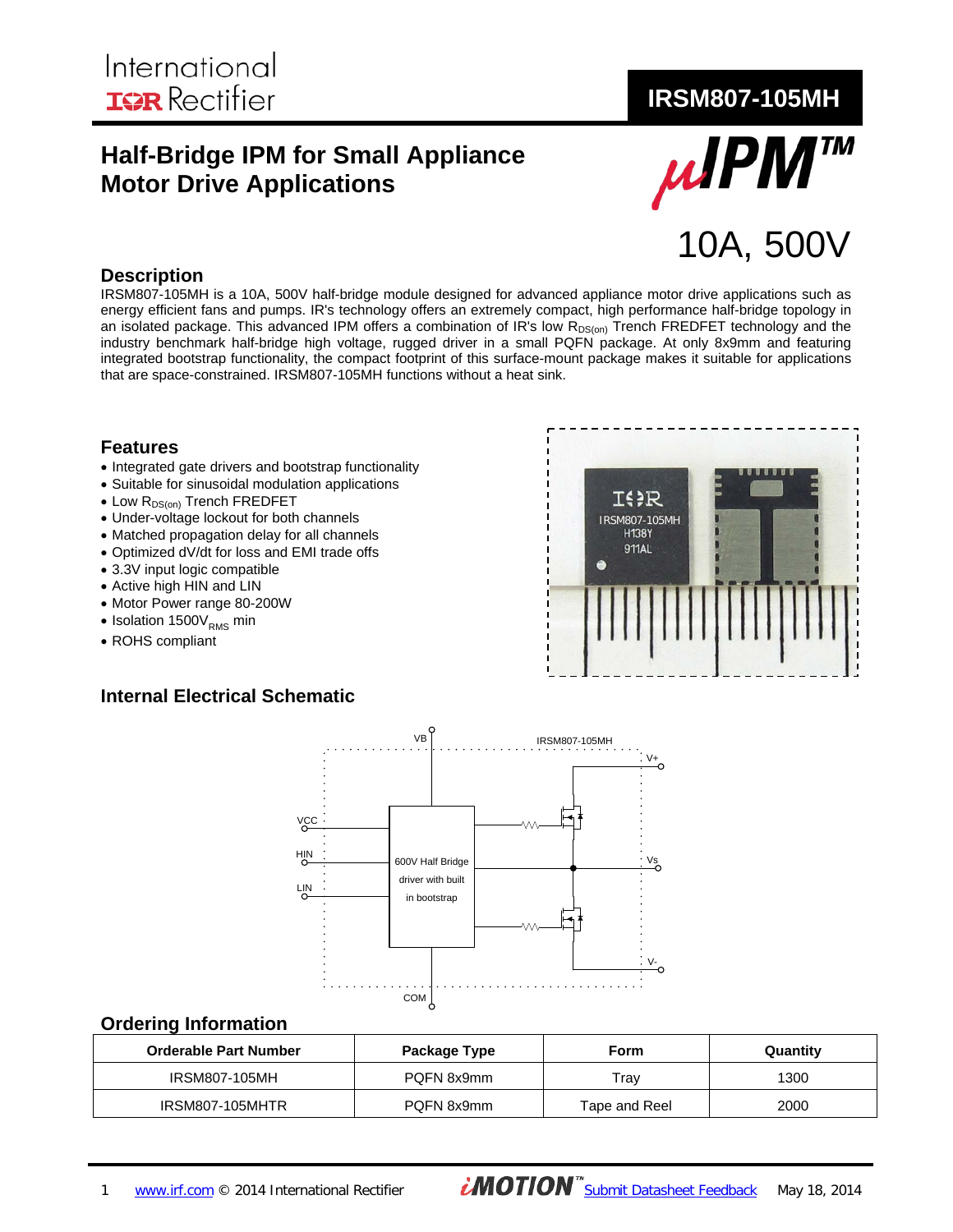

## **Absolute Maximum Ratings**

Absolute maximum ratings indicate sustained limits beyond which damage to the module may occur. These are not tested at manufacturing. All voltage parameters are absolute voltages referenced to  $V_{SS}$  unless otherwise stated in the table. The thermal resistance rating is measured under board mounted and still air conditions.

| <b>Symbol</b>            | <b>Description</b>                                          | Min        | <b>Max</b>           | Unit             |
|--------------------------|-------------------------------------------------------------|------------|----------------------|------------------|
| <b>BV</b> <sub>DSS</sub> | <b>MOSFET Blocking Voltage</b>                              | ---        | 500                  | V                |
| Ιo                       | DC output current per MOSFET @ T <sub>C</sub> =25°C (Note1) | ---        | 10                   | A                |
| $P_d$                    | Power dissipation per MOSFET $@T_c = 100°C$                 | ---        | -                    | W                |
| TJ (MOSFET & IC)         | Maximum Operating Junction Temperature                      | ---        | 150                  | °C               |
| $T_L$                    | Lead temperature (soldering 30 seconds)                     | ---        | 260                  | °C               |
| $T_S$                    | Storage Temperature Range                                   | $-40$      | 150                  | °C               |
| $V_B$                    | High side floating supply voltage                           | $-0.3$     | $V_{\rm S}$ + 20     | $\vee$           |
| $V_{\rm S}$              | High side floating supply offset voltage                    | $V_B - 20$ | $V_{B} + 0.3$        | V                |
| $V_{\rm CC}$             | Low Side fixed supply voltage                               | $-0.3$     | 20                   | $\vee$           |
| $V_{\text{IN}}$          | Logic input voltage LIN, HIN                                | $-0.3$     | $V_{\text{CC}}$ +0.3 | $\vee$           |
| V <sub>ISO</sub>         | Isolation voltage (1min) (Note2)                            | ---        | 1500                 | V <sub>RMS</sub> |

Note1: Calculated based on maximum junction temperature. Bond wires current limit is 3.5A. Note2: Characterized, not tested at manufacturing

### **Reccomended Operating Conditions**

| Symbol           | <b>Description</b>                       | Min             | Typ     | <b>Max</b>      | <b>Units</b> | <b>Conditions</b> |
|------------------|------------------------------------------|-----------------|---------|-----------------|--------------|-------------------|
| V*               | Positive DC Bus Input Voltage            | $-- -$          | $- - -$ | 400             | V            |                   |
| $V_{S1,2,3}$     | High Side Floating Supply Offset Voltage | (Note 3)        | $- - -$ | 400             | V            |                   |
| $V_{B1,2,3}$     | High Side Floating Supply Voltage        | $V_{\rm s}$ +12 | $- - -$ | $V_{\rm s}$ +20 | V            |                   |
| $\rm V_{\rm CC}$ | Low Side and Logic Supply Voltage        | 13.5            | $--$    | 16.5            | V            |                   |
| $V_{IN}$         | Logic Input Voltage                      |                 | $--$    | $V_{\rm CC}$    | ٧            |                   |
| $F_p$            | <b>PWM Carrier Frequency</b>             | ---             | $-- -$  | 20              | kHz          |                   |

For proper operation the module should be used within the recommended conditions. All voltages are absolute referenced to COM. The  $V_s$ offset is tested with all supplies biased at 15V differential.

Note 3: Logic operational for V<sub>s</sub> from COM-8V to COM+500V. Logic state held for V<sub>s</sub> from COM-8V to COM-V<sub>BS</sub>.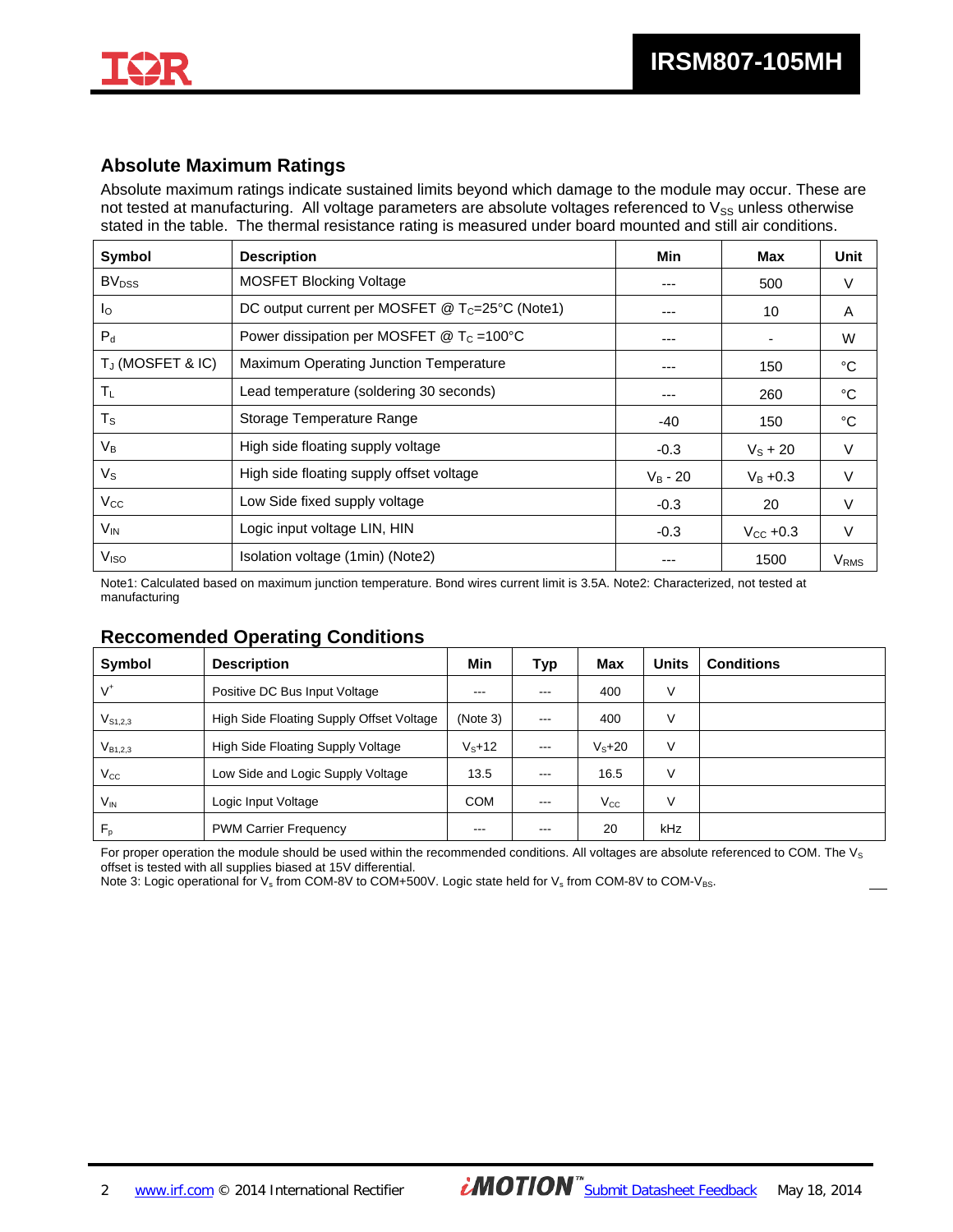

# **Static Electrical Characteristics**

 $V_{BIAS}$  (V<sub>CC</sub>, V<sub>BS</sub>)=15V, T<sub>J</sub>=25<sup>o</sup>C, unless otherwise specified. The V<sub>IN</sub>, and I<sub>IN</sub> parameters are referenced to COM

| Symbol                                  | <b>Description</b>                                                                           | <b>Min</b>        | <b>Typ</b>        | <b>Max</b> | <b>Units</b> | <b>Conditions</b>                                                |
|-----------------------------------------|----------------------------------------------------------------------------------------------|-------------------|-------------------|------------|--------------|------------------------------------------------------------------|
| BV <sub>oss</sub>                       | Drain-to-Source Breakdown Voltage                                                            | 500               | ---               | ---        | $\vee$       | $T_{\rm J}$ =25°C, $I_{\rm LK}$ =3mA                             |
| $I_{LKH}$                               | Leakage Current of High Side FET's in<br>Parallel                                            | $- - -$           | 15                |            | μA           | $T = 25^{\circ}C$ . $V_{\text{DS}} = 500V$                       |
| $I_{LKL}$                               | Leakage Current of Low Side FET's in<br>Parallel Plus Gate Drive IC                          | $--$              | 20                |            | μA           | $T_{\text{J}} = 25^{\circ}C$ , $V_{\text{DS}} = 500V$            |
|                                         |                                                                                              | $\cdots$          | 0.58              | 0.8        |              | $T_{\text{J}} = 25^{\circ}C$ , $V_{\text{CC}} = 10V$ , $Id = 6A$ |
| $R_{DS(ON)}$                            | Drain to Source ON Resistance                                                                | $---$             | 1.60              | $---$      | Ω            | $T_{J}$ =150°C, V <sub>cc</sub> =10V, Id = 6A<br>(Note 4)        |
| $V_{SD}$                                | Diode Forward Voltage                                                                        | $---$             | 0.85              | $---$      | $\vee$       | $T_{J} = 25^{\circ}C$ , $V_{CC} = 10V$ , $Id = 6A$               |
| $V_{\text{HIN/LIN}}$                    | Logic "1" input voltage for HIN & "0" for<br>LIN                                             | 2.2               | $\qquad \qquad -$ | ---        | $\vee$       |                                                                  |
| $V_{\text{HIN/LIN}}$                    | Logic "0" input voltage for HIN & "1" for<br><b>LIN</b>                                      | $---$             | $- - -$           | 0.8        | V            |                                                                  |
| $V_{BSUV+}$<br>$V_{\text{CCUV+}}$       | $V_{\text{cc}}$ and $V_{\text{BS}}$ Supply Under-Voltage,<br><b>Positive Going Threshold</b> | 8                 | 8.9               | 9.8        | $\vee$       |                                                                  |
| V <sub>CCUV</sub> . V <sub>BSUV</sub> . | $V_{\text{CC}}$ and $V_{\text{BS}}$ supply Under-Voltage,<br><b>Negative Going Threshold</b> | 7.4               | 8.2               | 9.0        | $\vee$       |                                                                  |
| V <sub>CCUVH</sub> V <sub>BSUVH</sub>   | V <sub>CC</sub> and V <sub>BS</sub> Supply Under-Voltage Lock-<br>Out Hysteresis             | $- - -$           | 0.7               | $- - -$    | $\vee$       |                                                                  |
| $I_{\text{OBS}}$                        | Quiescent V <sub>BS</sub> Supply Current V <sub>IN</sub> =0V                                 | $---$             | 45                | 70         | μA           |                                                                  |
| I <sub>occ</sub>                        | Quiescent V <sub>cc</sub> Supply Current V <sub>IN</sub> =0V                                 | $---$             | 1100              | 3000       | μA           |                                                                  |
| $I_{\text{HIN+}}$                       | Input Bias Current V <sub>IN</sub> =4V                                                       | $- - -$           | 5                 | 20         | μA           |                                                                  |
| $I_{LIN}$                               | Input Bias Current V <sub>IN</sub> =0V                                                       | $\qquad \qquad -$ | 1                 | 2          | μA           |                                                                  |
| $R_{BR}$                                | Internal Bootstrap Equivalent Resistor<br>Value                                              | ---               | 200               | ---        | Ω            | $T_{J} = 25^{\circ}C$                                            |

Note 4: Characterized, not tested at manufacturing

#### **MOSFET Avalanche Characteristics**

| <b>Symbol</b> | <b>Description</b>            | Min     | T <sub>VD</sub> | Max | Units | <b>Conditions</b>                                                    |
|---------------|-------------------------------|---------|-----------------|-----|-------|----------------------------------------------------------------------|
| EAS           | Single Pulse Avalanche Energy | $- - -$ | 216             | --- | mJ    | $T_{J} = 25^{\circ}C$ , L=3mH, VDD=100V,<br>IAS=12A, TO-220 package. |

### **Dynamic Electrical Characteristics**

 $V_{BIAS}$  (V<sub>CC</sub>, V<sub>BS</sub>)=15V, TJ=25°C, unless otherwise specified. Driver only timing unless otherwise specified.

| <b>Symbol</b>      | <b>Description</b>                                 | Min     | <b>Typ</b> | <b>Max</b> | <b>Units</b> | <b>Conditions</b>                                                    |
|--------------------|----------------------------------------------------|---------|------------|------------|--------------|----------------------------------------------------------------------|
| $T_{ON}$           | Input to Output Propagation Turn-On<br>Delay Time  | $--$    | 0.8        | 1.3        | μs           | $I_D = 1$ mA, V <sup>+</sup> =50V                                    |
| $T_{\textsf{OFF}}$ | Input to Output Propagation Turn-Off<br>Delay Time | $- - -$ | 0.8        | 1.3        | μs           | Gate Driver; $V_{LIN}=0$ & $V_{HIN}=5V$<br>with no external deadtime |
| FIL.IN             | Input Filter Time (HIN, LIN)                       | $--$    | 300        | $- - -$    | ns           |                                                                      |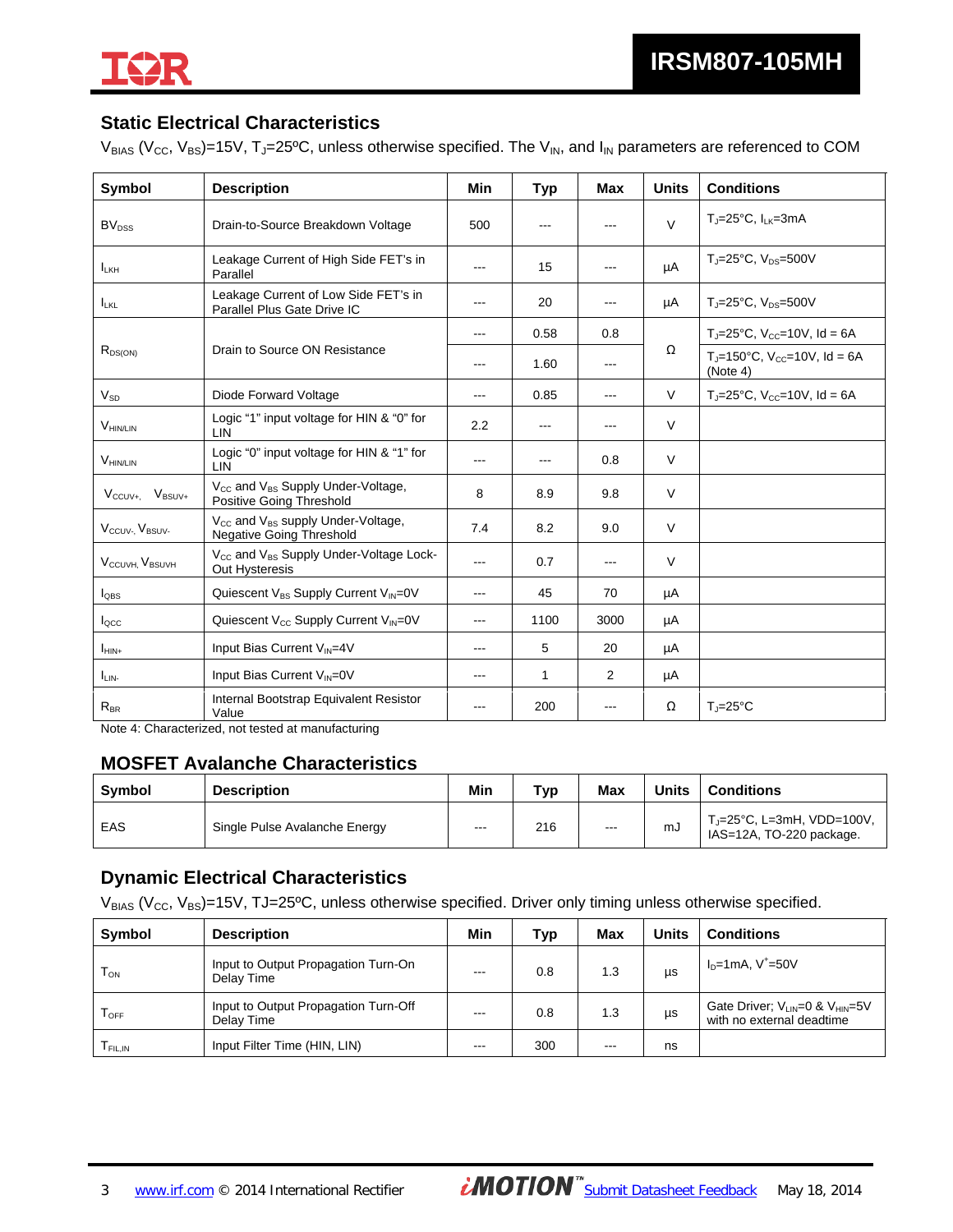

# **Thermal and Mechanical Characteristics**

| <b>Symbol</b> | <b>Description</b>                                           | Min   | Tvp | <b>Max</b> | Units         | <b>Conditions</b>                                   |
|---------------|--------------------------------------------------------------|-------|-----|------------|---------------|-----------------------------------------------------|
| $R_{th(J-B)}$ | Thermal resistance, junction to<br>mounting pad, each MOSFET | $---$ | 0.9 | $---$      | $\degree$ C/W | Standard reflow-solder<br>process                   |
| $R_{th(J-A)}$ | Thermal resistance, junction to<br>ambient, each MOSFET      | $---$ | 40  | $---$      | °C/W          | Mounted on 13.2cm2 of<br>two-layer FR4 with 36 vias |

# **Input-Output Logic Level Table**



| <b>HIN</b> | LIN | Phase   |
|------------|-----|---------|
| HI         | LO  | $V +$   |
| LO         | HI  | ი       |
| LO         | LO  | $\star$ |
| н١         |     | $* *$   |

\* V+ if motor current is flowing into Vs, 0 if current is flowing out of Vs into the motor winding \*\* Shoot-through condition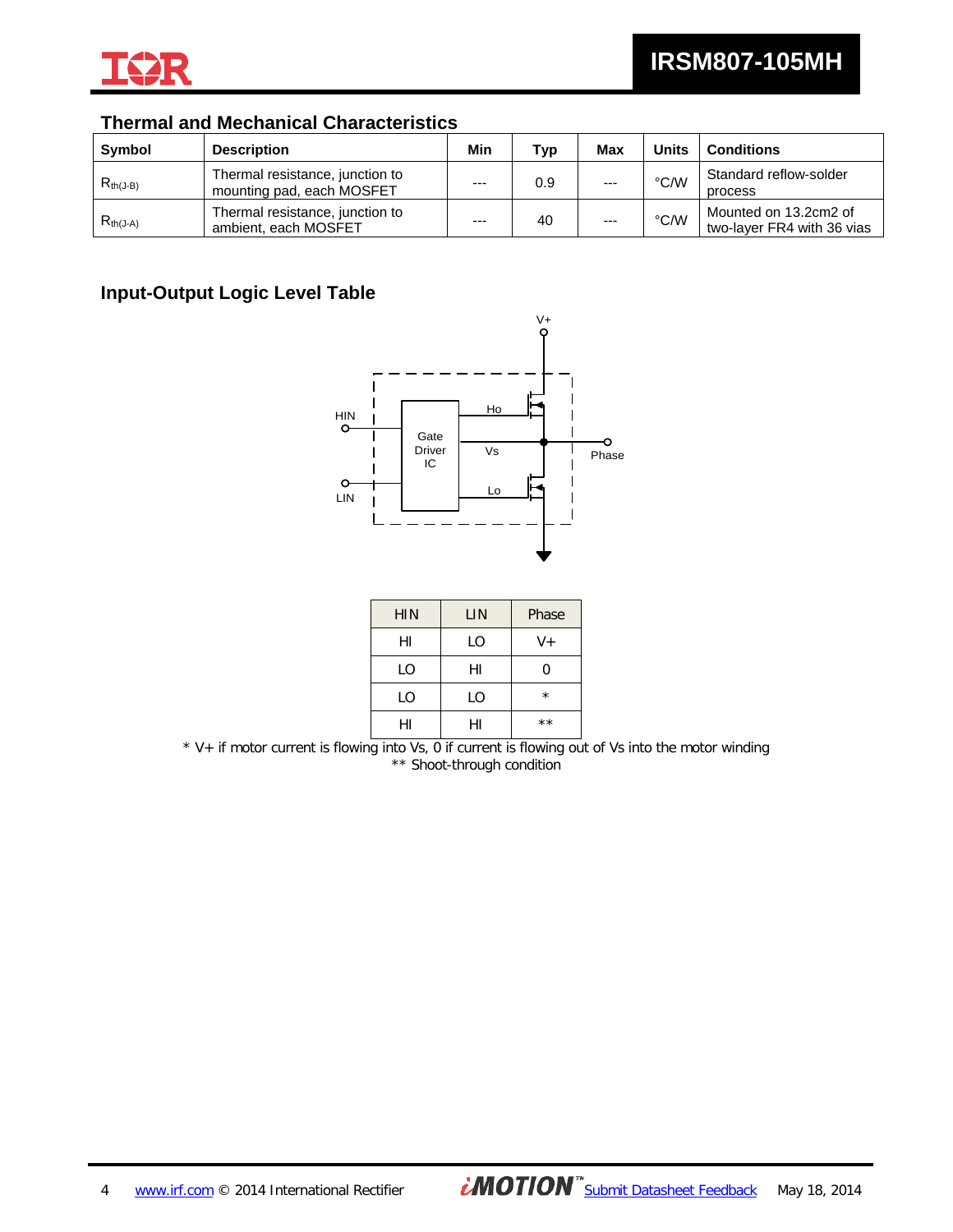





Figure 1 – MOS typical output characteristics at 25°C



Figure 2 – MOS typical output characteristics at 25°C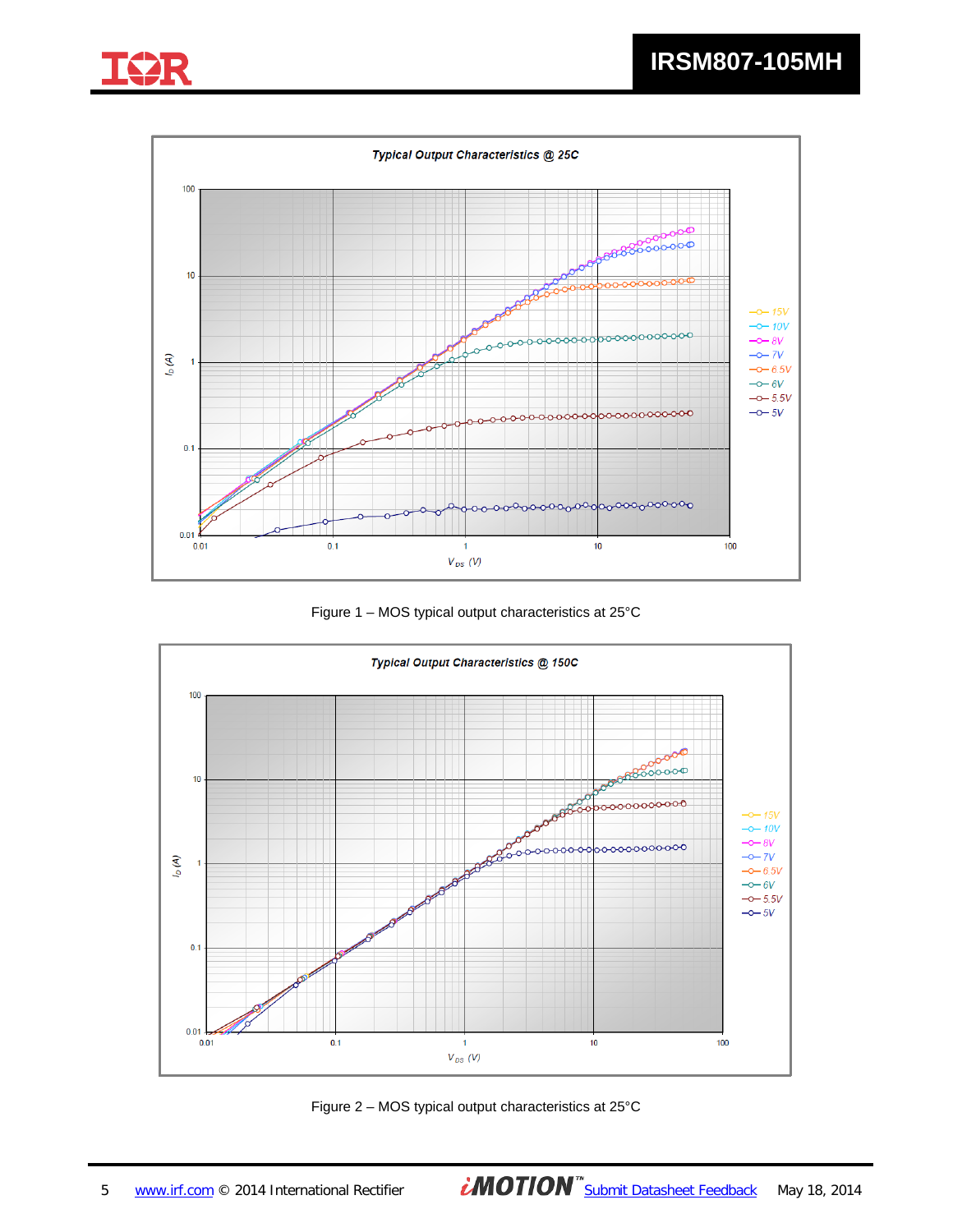



Figure 3 – MOS body diode typical characteristics at 25°C and 150°C



Figure 4 – module top surface typical thermal impedance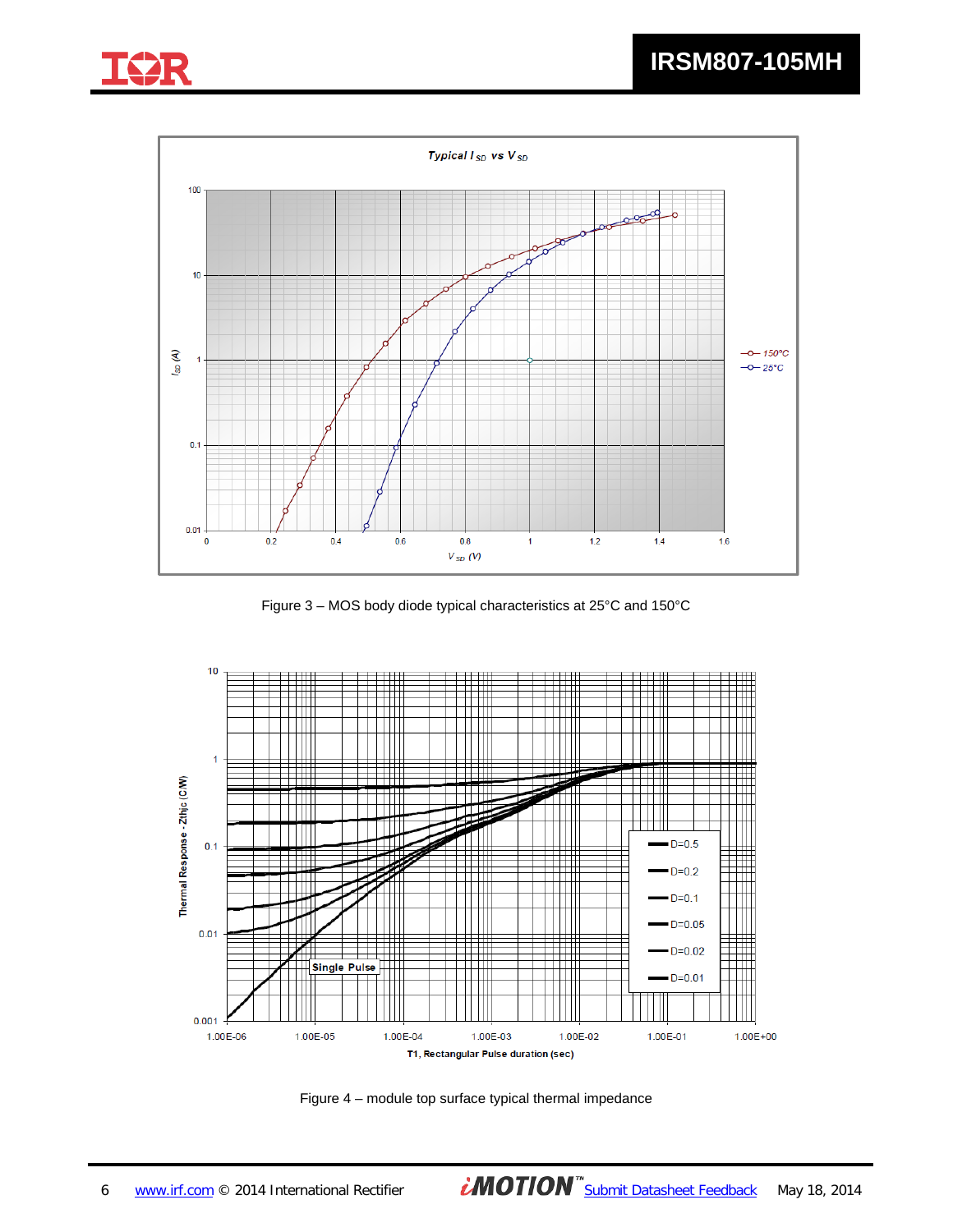![](_page_6_Picture_1.jpeg)

![](_page_6_Figure_2.jpeg)

Figure 5 – Typical switching losses at 390V

![](_page_6_Figure_4.jpeg)

Figure 6 – typical delta temperature between case (no heat-sink) and ambient with 1oz FR4 vs. power dissipation in the module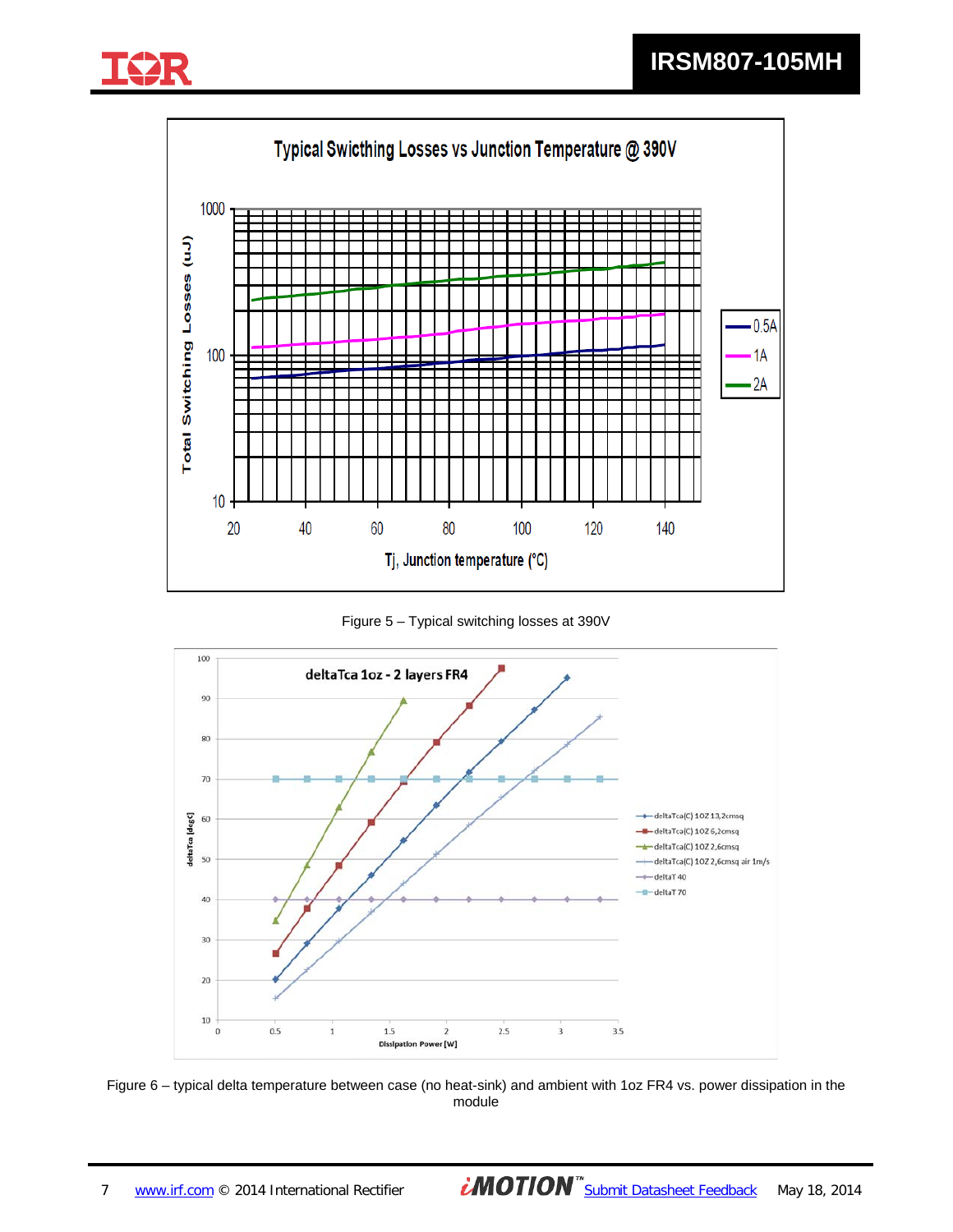![](_page_7_Picture_0.jpeg)

# **IRSM807-105MH**

![](_page_7_Figure_2.jpeg)

Figure 7 – typical delta temperature between case (no heat-sink) and ambient with 2oz FR4 vs. power dissipation in the module

![](_page_7_Figure_4.jpeg)

Figure 8 – Typical thermal resistance vs. power dissipation in the module (no heat sink) with 1oz FR4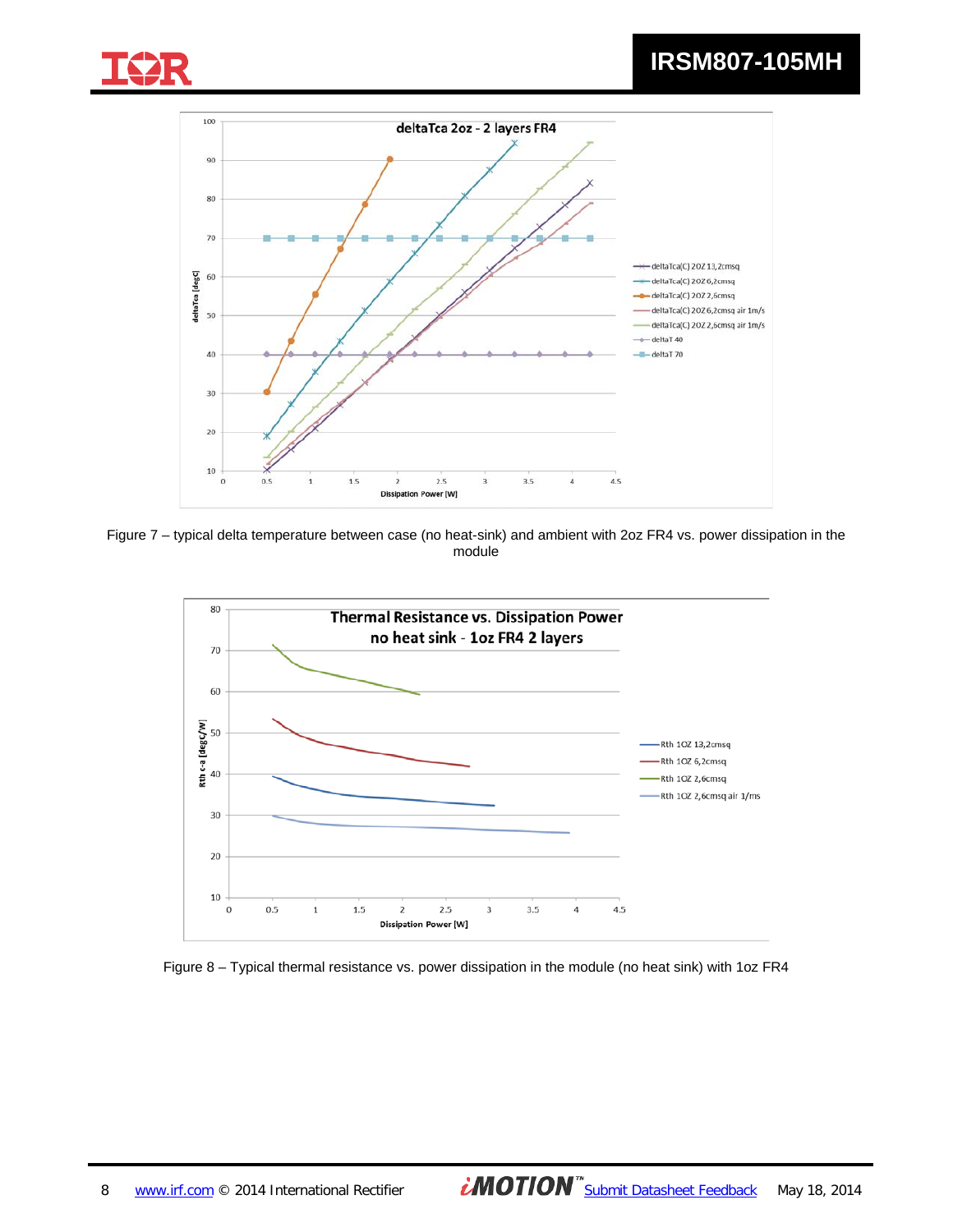![](_page_8_Picture_1.jpeg)

![](_page_8_Figure_2.jpeg)

Figure 9 – Typical thermal resistance vs. power dissipation in the module (no heat sink) with 2oz FR4

![](_page_8_Figure_4.jpeg)

Figure 10 – Typical thermal resistance vs. area per module (no heat sink) with two layers FR4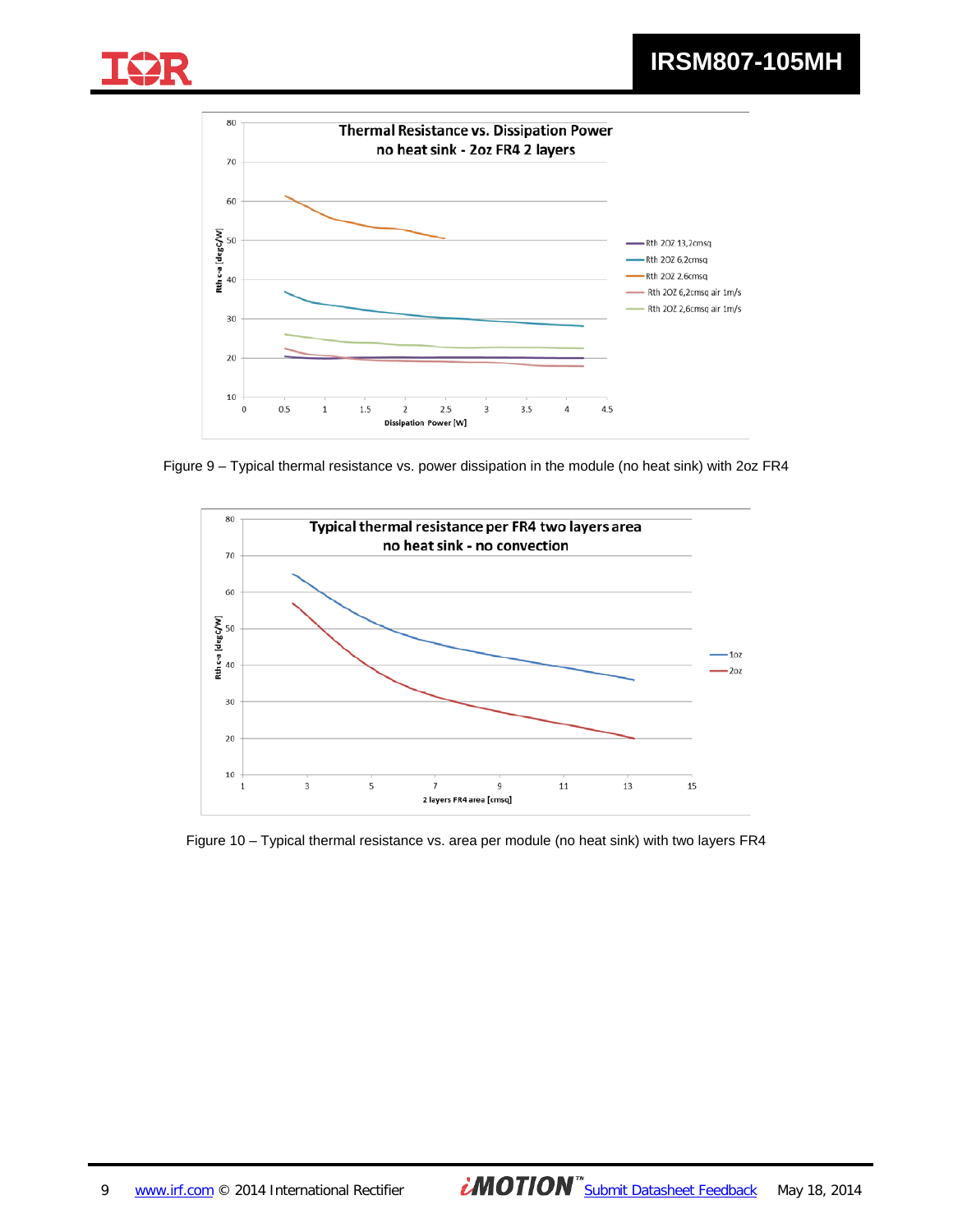![](_page_9_Picture_0.jpeg)

# **Qualification†**

| <b>Qualification Level</b>        |                                                                             | Industrial <sup>††</sup><br>(per JEDEC JESD 47)             |  |
|-----------------------------------|-----------------------------------------------------------------------------|-------------------------------------------------------------|--|
| <b>Moisture Sensitivity Level</b> |                                                                             | $MSL3^{\dagger\dagger\dagger}$<br>(per IPC/JEDEC J-STD-020) |  |
|                                   | Class 1C<br>Human Body Model<br>(per JEDEC standard ANSI/ESDA/JEDEC JS-001) |                                                             |  |
| <b>ESD</b><br>Machine Model       |                                                                             | Class A<br>(per EIA/JEDEC standard JESD22-A115)             |  |
| <b>RoHS Compliant</b>             |                                                                             | Yes                                                         |  |

† Qualification standards can be found at International Rectifier's web site http://www.irf.com/

### **Module Pin-Out Description**

| <b>Pin</b>  | <b>Name</b> | <b>Description</b>                                       |  |
|-------------|-------------|----------------------------------------------------------|--|
| 1, 4, 7, 32 | <b>COM</b>  | Low Side Gate Drive Return                               |  |
| 2           | <b>VCC</b>  | 15V Gate Drive Supply                                    |  |
| 3           | <b>HIN</b>  | Logic Input for High Side (Active High)                  |  |
| 5           | LIN         | Logic Input for Low Side (Active High)                   |  |
| 8, 9, 10    | V-          | Low Side Source Connection                               |  |
| $11 - 19$   | VS          | <b>Phase Output</b>                                      |  |
| $20 - 28$   | V+          | DC Bus                                                   |  |
| $29 - 30$   | VS          | Phase Output (-ve Bootstrap Cap Connection)              |  |
| 31          | VB          | High Side Floating Supply (+ve Bootstrap Cap Connection) |  |

![](_page_9_Figure_9.jpeg)

Exposed pad (Pin 32) has to be connected to COM for better electrical performance

<sup>††</sup> Higher qualification ratings may be available should the user have such requirements. Please contact your International Rectifier sales representative for further information.

<sup>†††</sup> Higher MSL ratings may be available for the specific package types listed here. Please contact your International Rectifier sales representative for further information.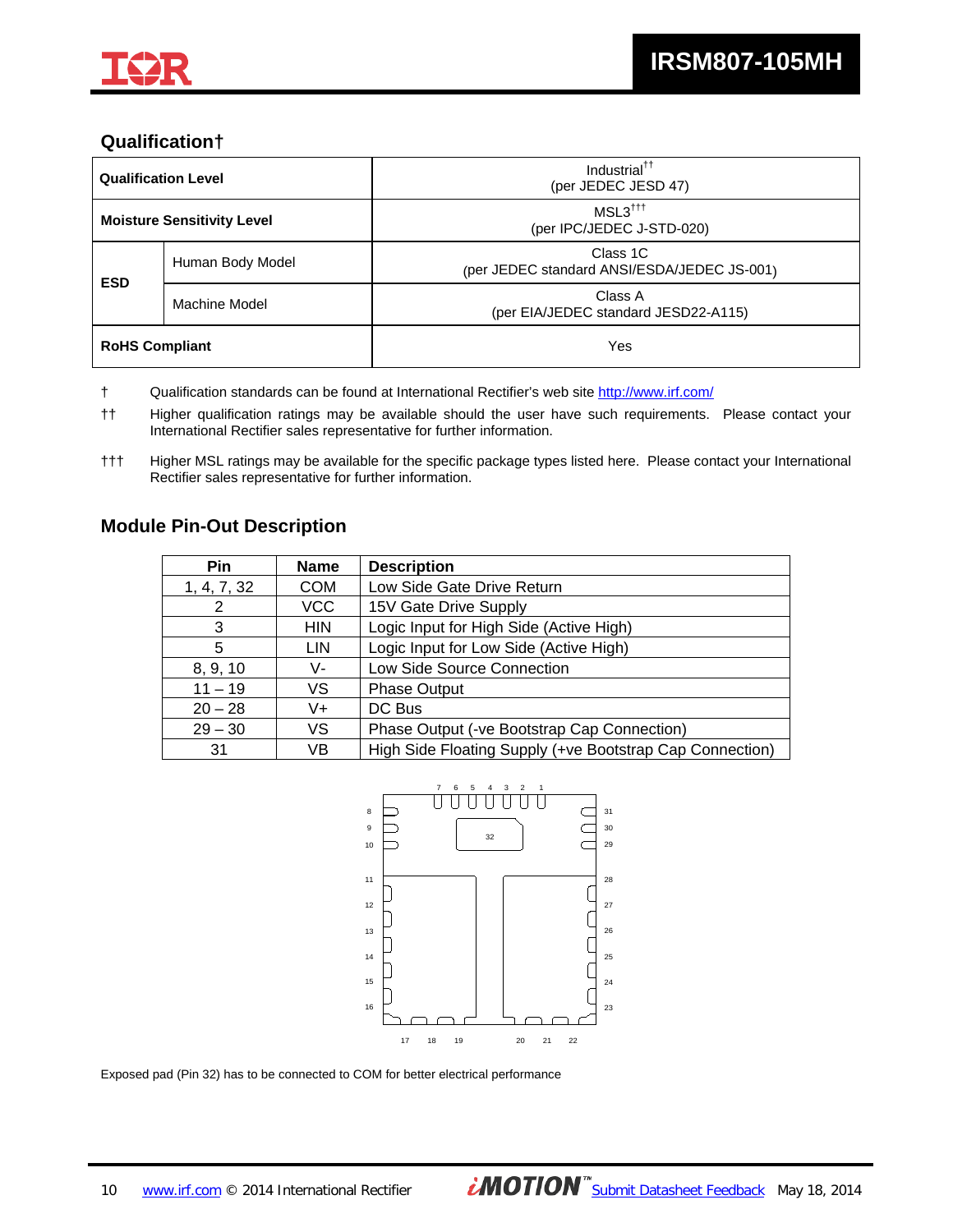![](_page_10_Picture_0.jpeg)

# **Package Outline IRSM807-105MH (Bottom View), 1 of 2**

![](_page_10_Figure_3.jpeg)

| <b>DAMS</b>     | <b>DIMENSIONS</b><br>IN<br>MILLIMETER |             |       |  |  |
|-----------------|---------------------------------------|-------------|-------|--|--|
|                 | MIN.                                  | NOM.        | MAX.  |  |  |
| A               | 0.800                                 | 0.900       | 1.000 |  |  |
| A <sub>1</sub>  | 0.000                                 |             | 0.050 |  |  |
| A3              |                                       | 0.203 REF.  |       |  |  |
| b               | 0.250                                 | 0.300       | 0.350 |  |  |
| b1              | 0.350                                 | 0.400       | 0.450 |  |  |
| D               | 7.900                                 | 8.000       | 8.100 |  |  |
| E               | 8.900                                 | 9.000       | 9.100 |  |  |
| D <sub>2</sub>  | 2.472                                 | 2.522       | 2.572 |  |  |
| E <sub>2</sub>  | 1.197                                 | 1.247       | 1.297 |  |  |
| D3              | 3.147                                 | 3.197       | 3.247 |  |  |
| E3              | 5.472                                 | 5.522       | 5.572 |  |  |
| $\overline{D4}$ | 3.147                                 | 3.197       | 3.247 |  |  |
| E4              | 5.472                                 | 5.522       | 5.572 |  |  |
| $\epsilon$      | 0.650 BSC                             |             |       |  |  |
| e1              | 1.000 BSC                             |             |       |  |  |
| e2              | 1.403 BSC                             |             |       |  |  |
| e3              |                                       | 2.318 BSC   |       |  |  |
| L               | 0.500                                 | 0.550       | 0.600 |  |  |
| L1              | 0.253                                 | 0.303 0.353 |       |  |  |

Dimensions in mm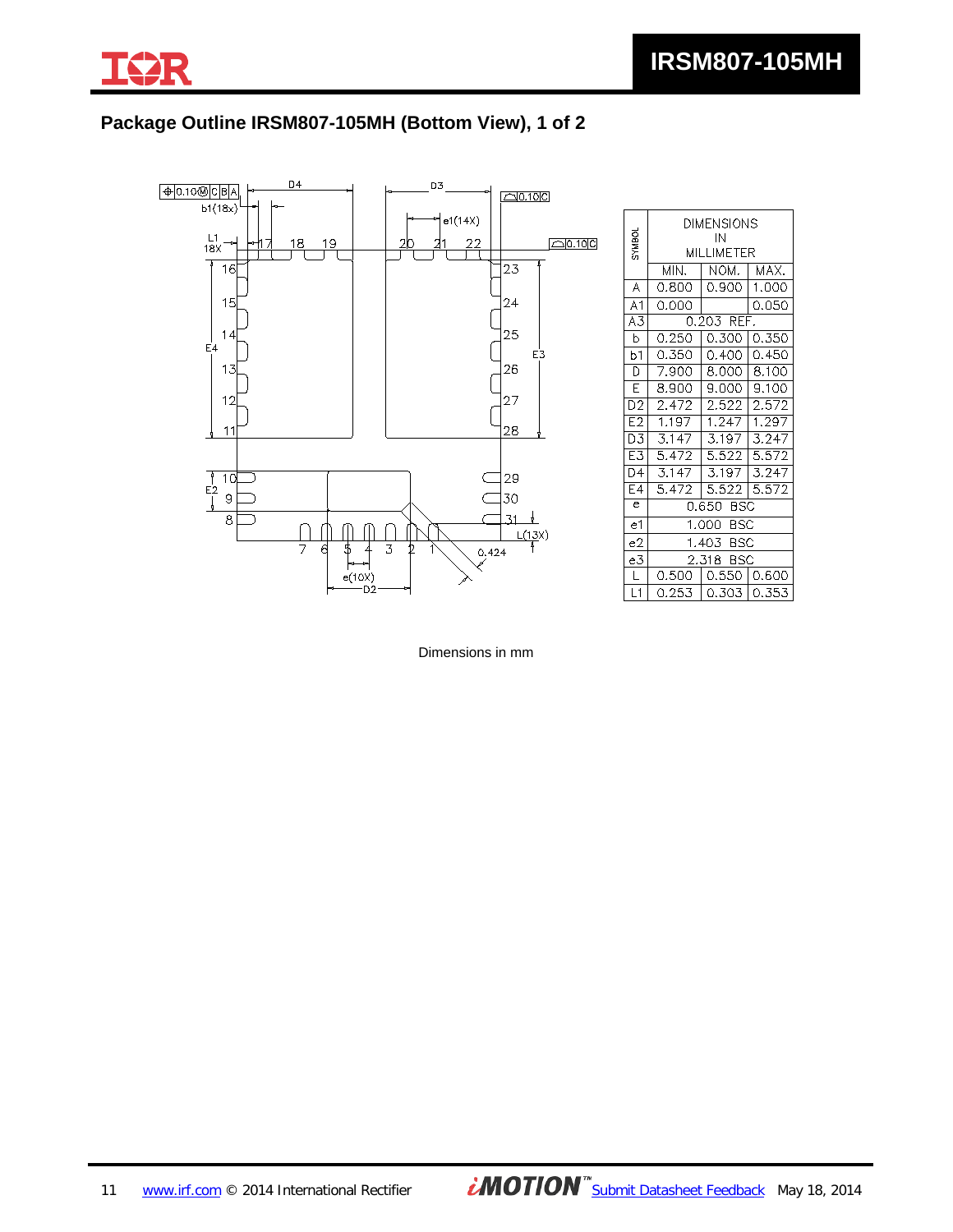![](_page_11_Picture_0.jpeg)

# **Package Outline IRSM807-105MH (Bottom View), 2 of 2**

![](_page_11_Figure_3.jpeg)

Dimensions in mm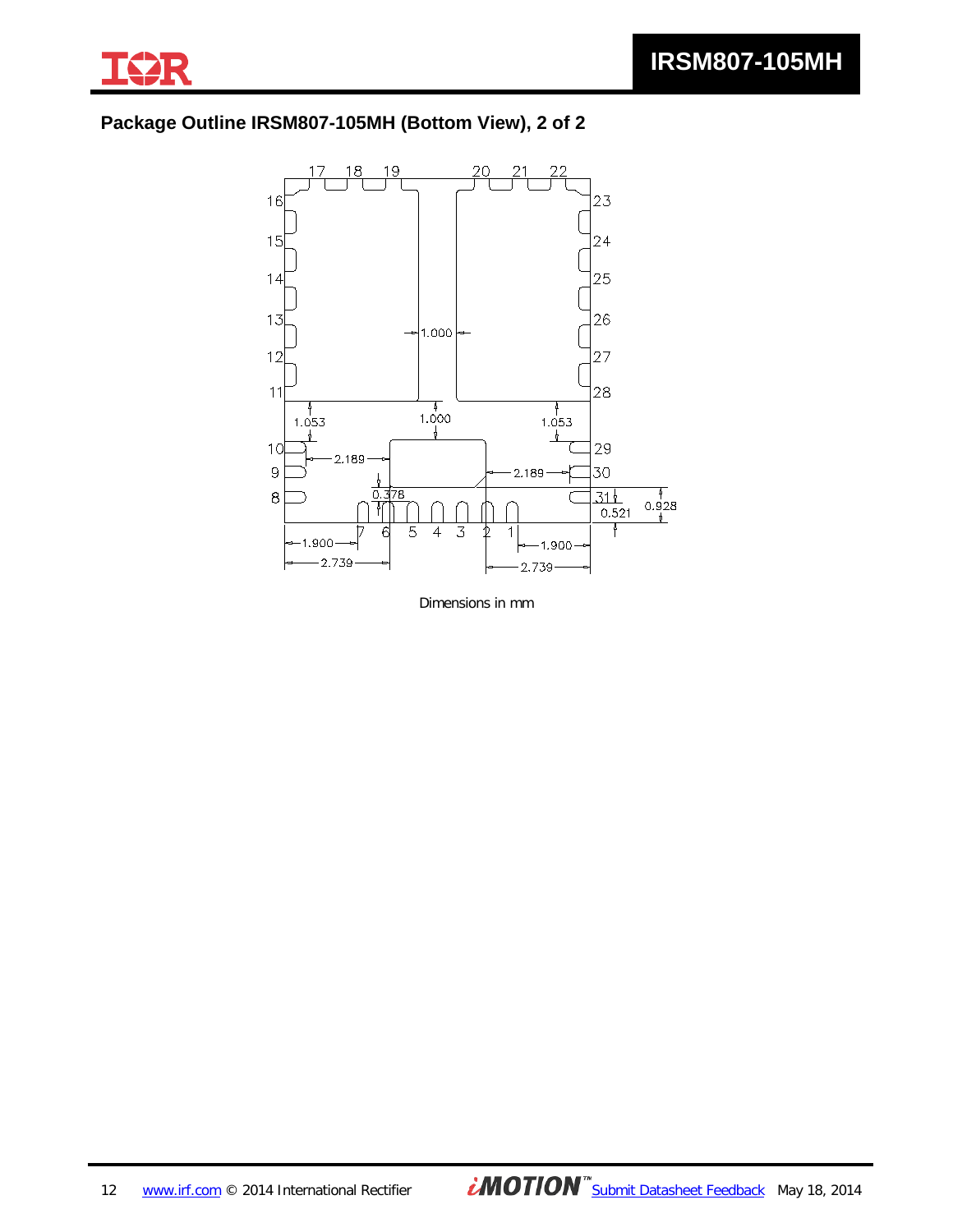![](_page_12_Picture_0.jpeg)

# **Package Outline IRSM807-105MH (Top & Side View)**

![](_page_12_Figure_3.jpeg)

Dimensions in mm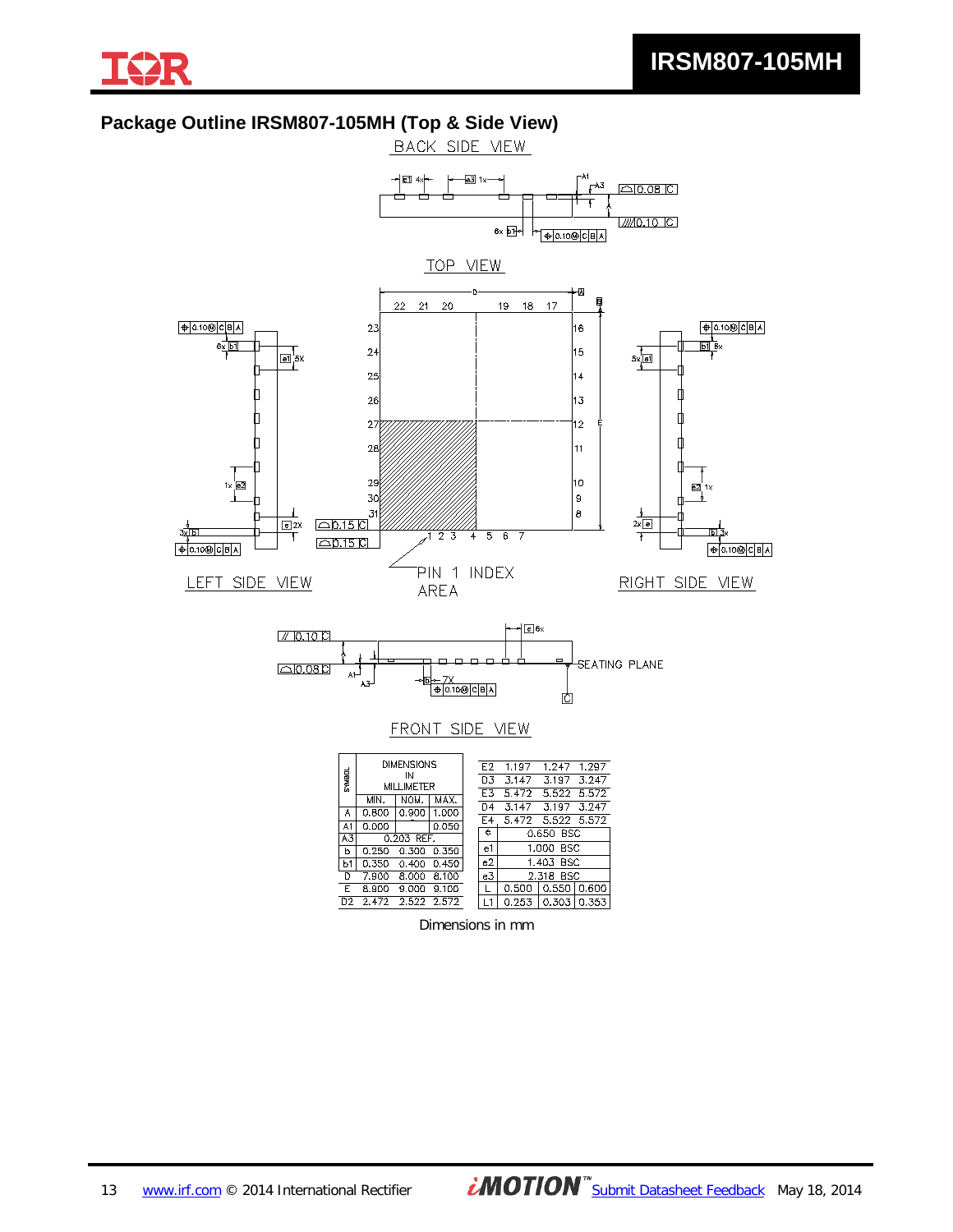![](_page_13_Picture_0.jpeg)

# **Top Marking**

![](_page_13_Figure_3.jpeg)

TOP MARKING

NOTES, MARKING:<br>1.1) SITE CODE: X<br>1.2) LAST 4 CHARACTER OF SPN/NANA CODE: XXXX<br>1.3) LEADFREE INDICATOR: P<br>1.4) DATE CODE: YWW<br>1.5) PART NUMBER: IRSM607-105MH 1.6) IR LOGO<br>1.7) MEDIUM:<br>1.7) MEDIUM:<br>1.7.1) TOP:LASER<br>1.7.2) BOTTOM: NONE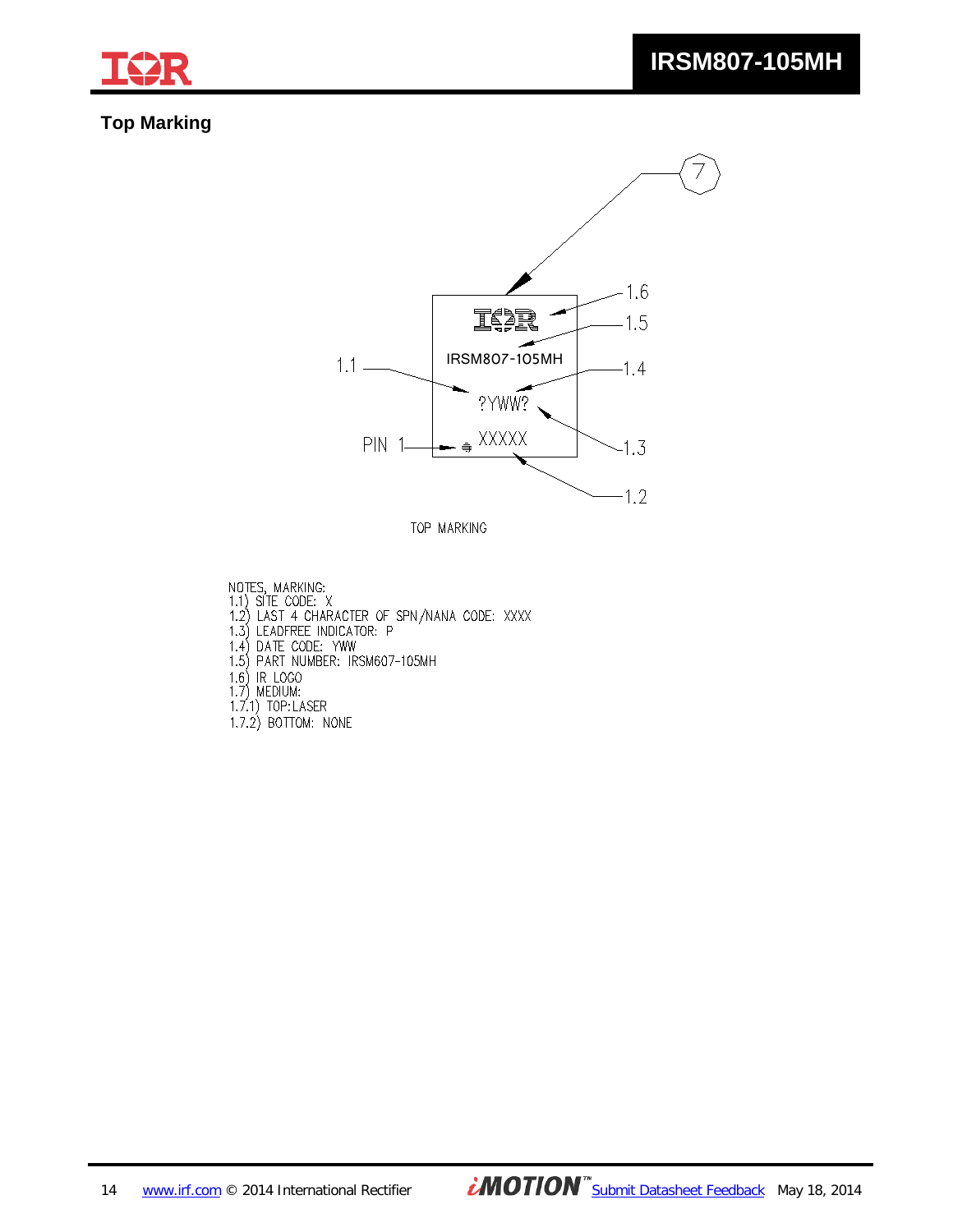![](_page_14_Picture_1.jpeg)

# **Typical Application Connection IRS807-105MH**

![](_page_14_Figure_3.jpeg)

Figure 1: Typical Application Connection

- 1. Bus capacitors should be mounted as close to the module bus terminals as possible to reduce ringing and EMI problems. Additional high frequency ceramic capacitor mounted close to the module pins will further improve performance.
- 2. In order to provide a good decoupling between VCC-VSS abd VB-VS terminals, the capaciotrs shown connected at these terminals should be located very close to the module pins. Additional high frequency capacitors, typically 0.1uF, are recommended.
- 3. Value of the boot-strap capacitors depends upon the switching frequency. Their selection should be made based on IR Design tip DT04-4 or application note AN-1044.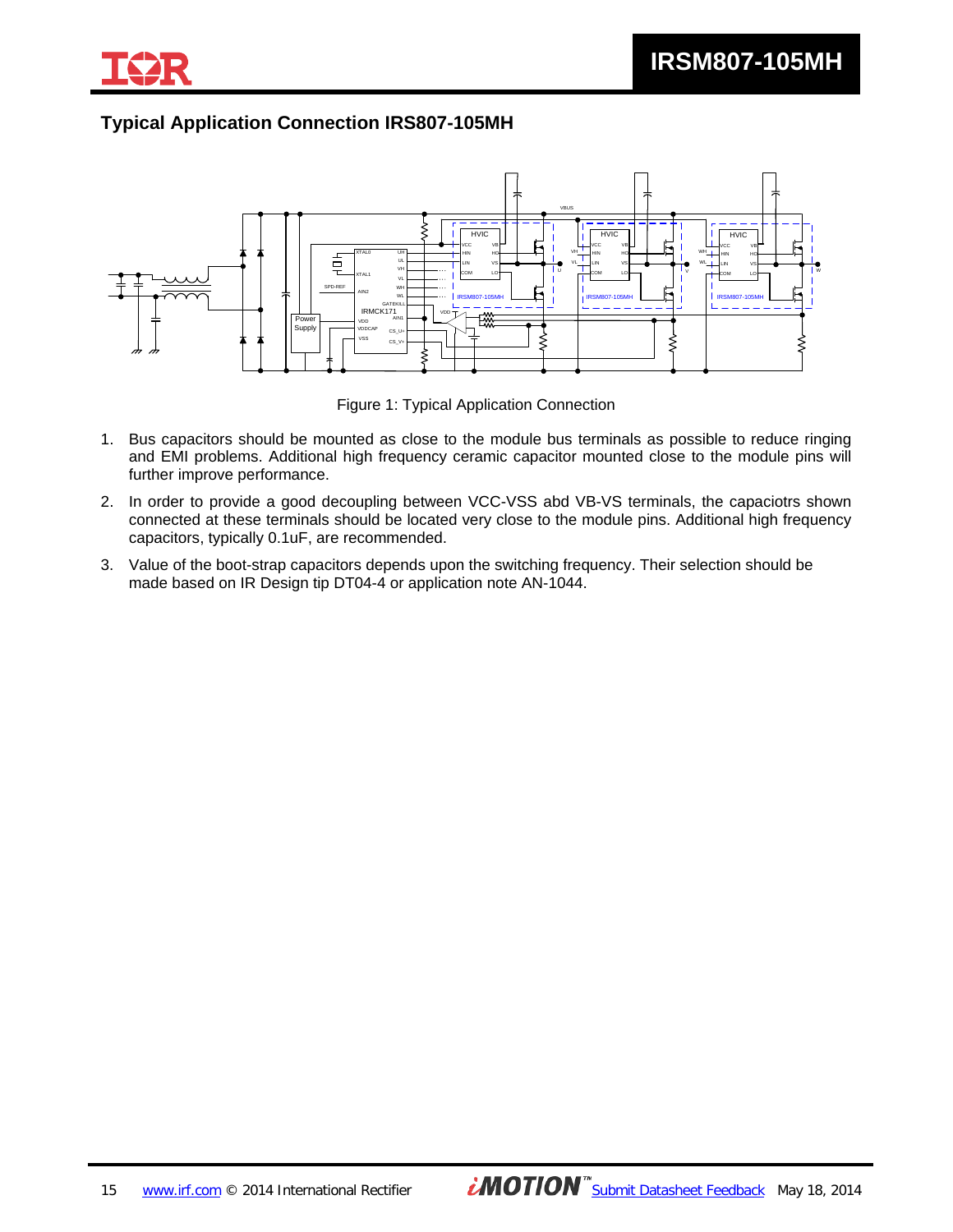![](_page_15_Picture_1.jpeg)

![](_page_15_Figure_2.jpeg)

![](_page_15_Figure_3.jpeg)

Figure 3a. Input to Output propagation turn-on delay time.

Figure 3b. Input to Output propagation turn-off delay time.

![](_page_15_Figure_6.jpeg)

Figure 3c. Diode Reverse Recovery